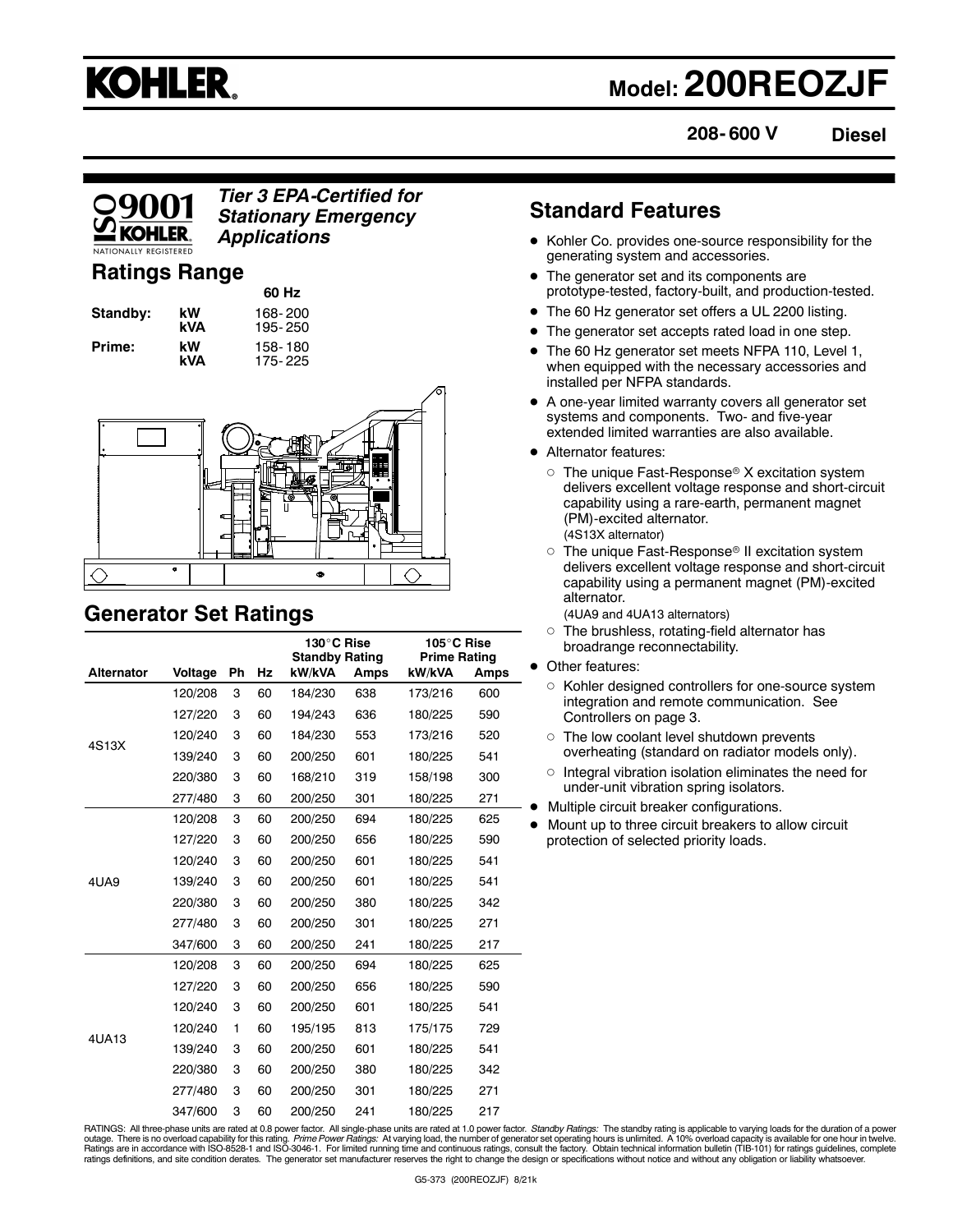### **Alternator Specifications**

| <b>Specifications</b>          | <b>Alternator</b>                       |                          | • NEMA MG1, IEEE, and $\overline{A}$ |
|--------------------------------|-----------------------------------------|--------------------------|--------------------------------------|
| Manufacturer                   | Kohler                                  |                          | temperature rise and mo              |
| Type                           | 4-Pole, Rotating-Field                  |                          | • Sustained short-circuit co         |
| Exciter type                   | Brushless, Permanent-Magnet             |                          | current for up to 10 seco            |
| Leads: quantity, type          |                                         |                          | • Sustained short-circuit cu         |
| 4SX, 4UA                       | 12, Reconnectable                       |                          | breakers to trip without c           |
| Voltage regulator              | Solid State, Volts/Hz                   |                          | • Self-ventilated and dripp          |
| Insulation:                    | <b>NEMA MG1</b>                         |                          | • Windings are vacuum-im             |
| Material                       | Class H                                 |                          | dependability and long lif           |
| Temperature rise               | 130°C, Standby                          |                          |                                      |
| Bearing: quantity, type        | 1, Sealed                               | skewed rotor.            | • Superior voltage wavefor           |
| Coupling                       | <b>Flexible Disc</b>                    |                          |                                      |
| Amortisseur windings           | Full                                    | <b>Specifications</b>    |                                      |
| Voltage regulation, no-load to |                                         | Peak motor starting kVA: |                                      |
| full-load                      | <b>Controller Dependent</b>             | 480 V                    | 4S13X (12 lead)                      |
| One-step load acceptance       | 100% of Rating                          | 480 V                    | 4UA9 (12 lead)                       |
| Unbalanced load capability     | 100% of Rated<br><b>Standby Current</b> | 480 V                    | 4UA13 (12 lead                       |
|                                |                                         |                          |                                      |

### ANSI standards compliance for tor starting.

- urrent of up to 300% of the rated nds.
- Irrent enabling downstream circuit breakt to trip without collapsing the alternator field.
- roof construction.
- pregnated with epoxy varnish for<br>fe. dependability and long life.
- rm from a two-thirds pitch stator and

| <b>Specifications</b> |                          | <b>Alternator</b>            |
|-----------------------|--------------------------|------------------------------|
|                       | Peak motor starting kVA: | (35% dip for voltages below) |
|                       | 480 V 4S13X (12 lead)    | 570                          |
| 480 V                 | 4UA9 (12 lead)           | 700                          |
| 480 V                 | 4UA13 (12 lead)          | 960                          |

### **Application Data Engine Electrical**

| <b>Engine Specifications</b>               |                            | <b>Engine Electrical System</b>            |                            |
|--------------------------------------------|----------------------------|--------------------------------------------|----------------------------|
| Manufacturer                               | John Deere                 | Battery charging alternator:               | 24 Volt                    |
| Engine model                               | 6068HFG85A                 | Ground (negative/positive)                 | Negative                   |
| Engine type                                | 4-Cycle, Turbocharged,     | Volts (DC)                                 | 24                         |
|                                            | Charge Air-Cooled          | Ampere rating                              | 45                         |
| Cylinder arrangement                       | 6 Inline                   | Starter motor rated voltage (DC)           | 24                         |
| Displacement, L (cu. in.)                  | 6.8(415)                   | Battery, recommended cold cranking         |                            |
| Bore and stroke, mm (in.)                  | 106 x 127 (4.19 x 5.00)    | amps (CCA):                                |                            |
| Compression ratio                          | 17.0:1                     | Quantity, CCA rating each                  | Two, 925                   |
| Piston speed, m/min. (ft./min.)            | 457 (1500)                 | Battery voltage (DC)                       | 12 <sup>2</sup>            |
| Main bearings: quantity, type              | 7, Replaceable Insert      |                                            |                            |
| Rated rpm                                  | 1800                       | <b>Fuel</b>                                |                            |
| Max. power at rated rpm, kWm (BHP)         | 235 (315)                  | <b>Fuel System</b>                         |                            |
| Cylinder head material                     | Cast Iron                  | Fuel supply line, min. ID, mm (in.)        | 11.0(0.44)                 |
| Crankshaft material                        | <b>Forged Steel</b>        | Fuel return line, min. ID, mm (in.)        | 6.0(0.25)                  |
| Valve material:                            |                            | Max. lift, fuel pump: type, m (ft.)        | Mechanical, 1.8 (6.0)      |
| Intake                                     | Chromium-Silicon Steel     | Max. fuel flow, Lph (gph)                  | 92.7(24.5)                 |
| Exhaust                                    | <b>Stainless Steel</b>     | Max. return line restriction, kPa (in. Hg) | 20(5.9)                    |
| Governor: type, make/model                 | <b>JDEC Electronic L14</b> | Fuel prime pump                            | Manual                     |
|                                            | Denso HP3                  | Fuel filter                                |                            |
| Frequency regulation, no-load to full-load | <b>Isochronous</b>         | Primary                                    | 30 Microns                 |
| Frequency regulation, steady state         | ±0.25%                     | Secondary                                  | 2 Microns @ 98% Efficiency |
| Frequency                                  | Fixed                      | <b>Water Separator</b>                     | Yes                        |

### **Exhaust**

**Engine**

| <b>Exhaust System</b>                                                         |                               |
|-------------------------------------------------------------------------------|-------------------------------|
| Exhaust manifold type                                                         | Dry                           |
| Exhaust flow at rated kW, $m^3$ /min. (cfm)                                   | 42.8 (1510)                   |
| Exhaust temperature at rated kW, dry<br>exhaust, $^{\circ}$ C ( $^{\circ}$ F) | 527 (980)                     |
| Maximum allowable back pressure,<br>kPa (in. Hg)                              | Min. 4 (1.2)<br>Max. 10 (3.0) |
| Exhaust outlet size at engine hookup,<br>$mm$ (in.)                           | 98 (3.86)                     |

Air cleaner type, all models **Dry** 

### **Lubrication**

| <b>Lubricating System</b>                                          |                      |
|--------------------------------------------------------------------|----------------------|
| Type                                                               | <b>Full Pressure</b> |
| Oil pan capacity, $L$ (qt.) $\S$                                   | 32.5(34.4)           |
| Oil pan capacity with filter, L (qt.) $\S$                         | 33.4 (35.3)          |
| Oil filter: quantity, type $\S$                                    | 1. Cartridge         |
| Oil cooler                                                         | Water-Cooled         |
| S.<br>Kohler recommends the use of Kohler Genuine oil and filters. |                      |

Recommended fuel #2 Diesel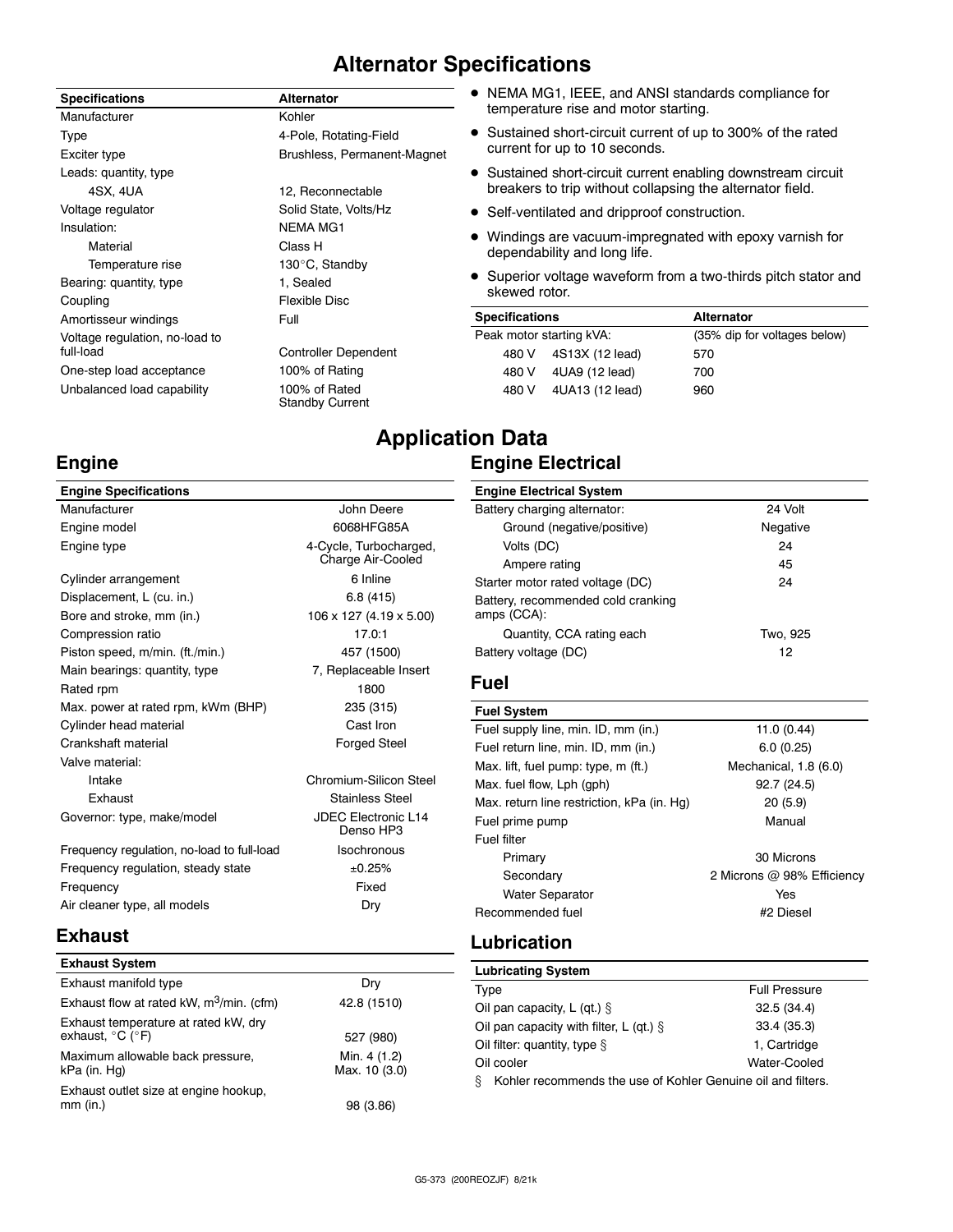### **Application Data**

### **Cooling**

| <b>Radiator System</b>                                                                       |             |
|----------------------------------------------------------------------------------------------|-------------|
| Ambient temperature, °C (°F) *                                                               | 50 (122)    |
| Engine jacket water capacity, L (gal.)                                                       | 11.3(3.0)   |
| Radiator system capacity, including<br>engine, L (gal.)                                      | 27.6(7.3)   |
| Engine jacket water flow, Lpm (gpm)                                                          | 230.9 (61)  |
| Heat rejected to cooling water at rated<br>kW, dry exhaust, kW (Btu/min.)                    | 94.2 (5360) |
| Heat rejected to air charge cooler at<br>rated kW, dry exhaust, kW (Btu/min.)                | 56.1 (3190) |
| Water pump type                                                                              | Centrifugal |
| Fan diameter, including blades, mm (in.)                                                     | 787 (31)    |
| Fan, kWm (HP)                                                                                | 8.6(11.5)   |
| Max. restriction of cooling air, intake and<br>discharge side of radiator, kPa (in. $H_2O$ ) | 0.125(0.5)  |

Enclosure with enclosed silencer reduces ambient temperature capability by 5°C (9°F).

### **Operation Requirements**

| <b>Air Requirements</b>                                                      |               |
|------------------------------------------------------------------------------|---------------|
| Radiator-cooled cooling air,<br>$m^3$ /min. (scfm) $\ddagger$                | 368.1 (13000) |
| Combustion air, m <sup>3</sup> /min. (cfm)                                   | 17.6 (620)    |
| Heat rejected to ambient air:                                                |               |
| Engine, kW (Btu/min.)                                                        | 46.9 (2670)   |
| Alternator, kW (Btu/min.)                                                    | 18.5 (1050)   |
| $\ddagger$ Air density = 1.20 kg/m <sup>3</sup> (0.075 lbm/ft <sup>3</sup> ) |               |

| <b>Fuel Consumption</b>     |                       |        |  |
|-----------------------------|-----------------------|--------|--|
| Diesel, Lph (gph) at % load | <b>Standby Rating</b> |        |  |
| 100%                        | 58.0                  | (15.3) |  |
| 75%                         | 43.3                  | (11.4) |  |
| 50%                         | 31.4                  | (8.3)  |  |
| 25%                         | 19.7                  | (5.2)  |  |
| Diesel, Lph (gph) at % load | <b>Prime Rating</b>   |        |  |
| 100%                        | 50.1                  | (13.2) |  |
| 75%                         | 36.1                  | (9.5)  |  |
| 50%                         | 25.7                  | (6.8)  |  |
| 25%                         | 16.6                  | (4.4)  |  |

### **Controllers**



### **APM402 Controller**

Provides advanced control, system monitoring, and system diagnostics for optimum performance and compatibility.

- Digital display and menu control provide easy local data access
- Measurements are selectable in metric or English units
- Remote communication thru a PC via network or serial configuration
- Controller supports Modbus<sup>®</sup> protocol
- $\bullet$  Integrated hybrid voltage regulator with  $\pm 0.5\%$  regulation
- Built-in alternator thermal overload protection
- NFPA 110 Level 1 capability
- Refer to G6-161 for additional controller features and accessories.



### **APM603 Controller**

Provides advanced control, system monitoring, and system diagnostics for optimum performance and compatibility.

- 7-inch graphic display with touch screen and menu control provides easy local data access
- Measurements are selectable in metric or English units
- Paralleling capability to control up to 8 generators on an isolated bus with first-on logic, synchronizer, kW and kVAR load sharing, and protective relays
- Note: Parallel with other APM603 controllers only
- Generator management to turn paralleled generators off and on as required by load demand
- Load management to connect and disconnect loads as required
- Controller supports Modbus<sup>®</sup> RTU, Modbus® TCP, SNMP and BACnet
- $\bullet$  Integrated voltage regulator with  $\pm 0.25\%$  regulation
- Built-in alternator thermal overload protection
- UL-listed overcurrent protective device
- NFPA 110 Level 1 capability

Refer to G6-162 for additional controller features and accessories.

### **Decision-Maker 6000 Paralleling Controller**

Provides advanced control, system monitoring, and system diagnostics with remote monitoring capabilities for paralleling multiple generator sets.

 Paralleling capability to control up to 8 generators on an isolated bus with first-on logic, synchronizer, kW and kVAR load sharing, and protective relays

Note: Parallel with other Decision-Maker<sup>®</sup> 6000 controllers only

- Digital display and keypad provide easy local data access
- Measurements are selectable in metric or English units
- Remote communication thru a PC via network or modem configuration
- Controller supports Modbus<sup>®</sup> protocol
- $\bullet$  Integrated voltage regulator with  $\pm 0.25\%$  regulation
- Built-in alternator thermal overload protection
- NFPA 110 Level 1 capability

Refer to G6-107 for additional controller features and accessories.

Modbus<sup>®</sup> is a registered trademark of Schneider Electric.

BACnet<sup>®</sup> is a registered trademark of ASHRAE.